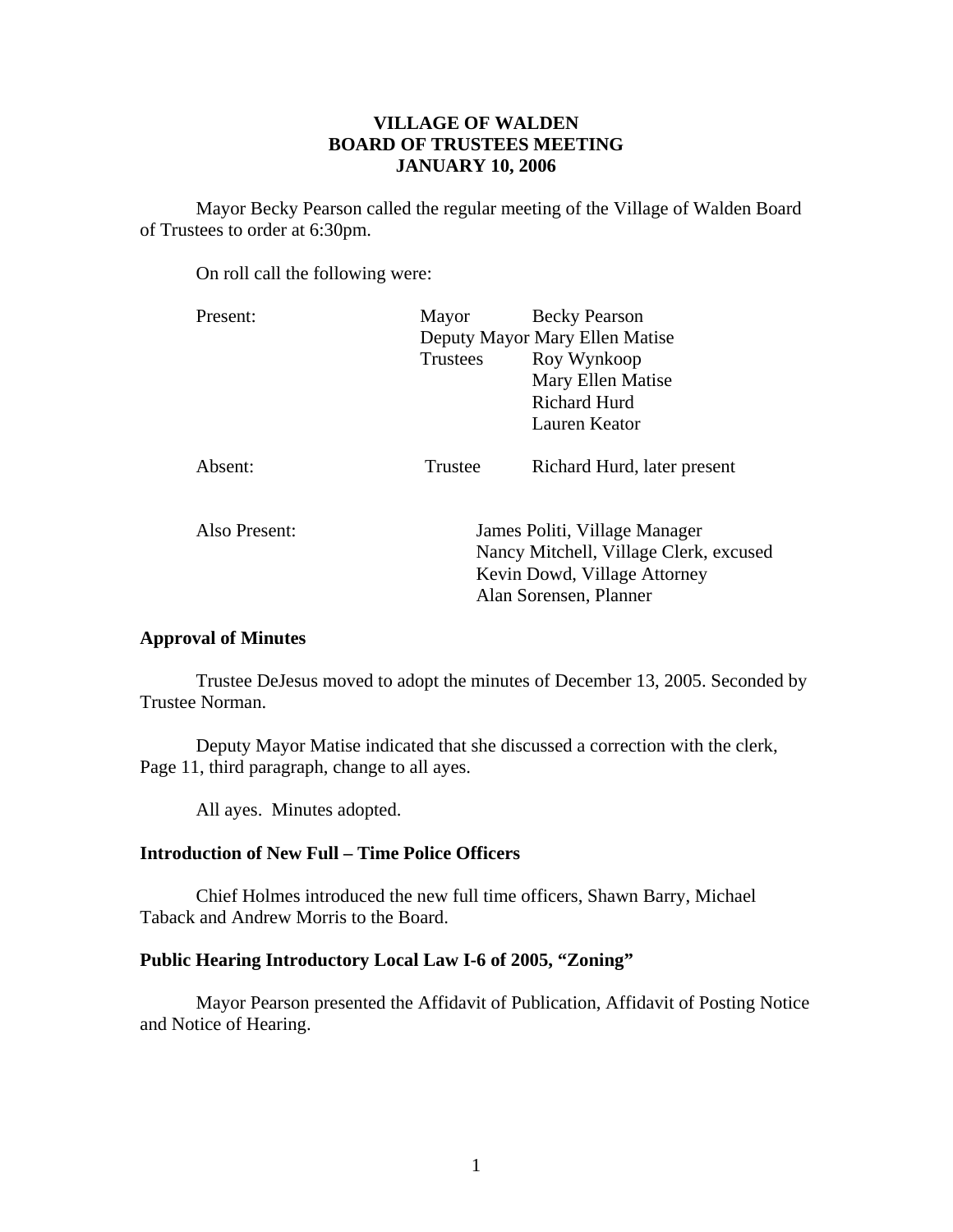Alan Sorensen stated that at the last meeting he went over the changes that were to be incorporated into the revised law. Design guidelines were also incorporated, not only at Railroad Place but also for the downtown.

 Deputy Mayor Matise asked about Section 14, parking, she thought at the last meeting they discussed two off street spaces counting as off street parking and shared parking. She thought there would be changes to that.

 Mr. Sorensen stated that there was concern with respect to downtown. In the original downtown design guidelines there was reference to that and that was taken out. This note refers to the mixed use district. The way shared parking is worded is where the applicant can demonstrate the intended mix of the proposed mixed use building and involve different uses utilizing parking at different times of the day. The required parking may be reduced by up to 20%. It's not automatic, it gives the Planning Board some discretion. When the Planning Board makes an approval of an application they can do that with conditions. The intent is for some flexibility.

 Mayor Pearson stated that she thought they discussed the Planning and Zoning boards not being able to waive parking.

 Mr. Dowd stated that his recollection is that they may have discussed it but there was no clear indication that they wanted to take that power away from the Zoning and Planning Board. You would really take it away from the Planning Board the Zoning Board would be granting variances based upon the demonstration of some sort of hardship. There was no instruction to take that out of the code. Any changes the Board asked for were made in this version. The provision the Mayor is talking about is in a different section of the zoning law. We would have to have brought that up and made a conscious attempt to take that out. That was never discussed.

 Trustee DeJesus stated that they also talked about this making accommodations for parking to be constructed as a private enterprise. They also talked about if a parking garage was constructed it had to be architecturally pleasing.

 Mr. Dowd stated that they did discuss the on street parking in front of the building as counting towards the over all parking requirements. His notes do not reflect that they were saying take it out.

 Mayor Pearson stated that 148-50, (f), Section 17 which talks about retaining existing buildings with historical and architectural features, when do we address new buildings verses old buildings. Do we need to add something to this. It's in the guidelines, should it also be in here.

Manager Politi pointed out that it is in Section A.

 Trustee DeJesus asked if they should address 148-50, (k), Supplemental Plan, the drawings.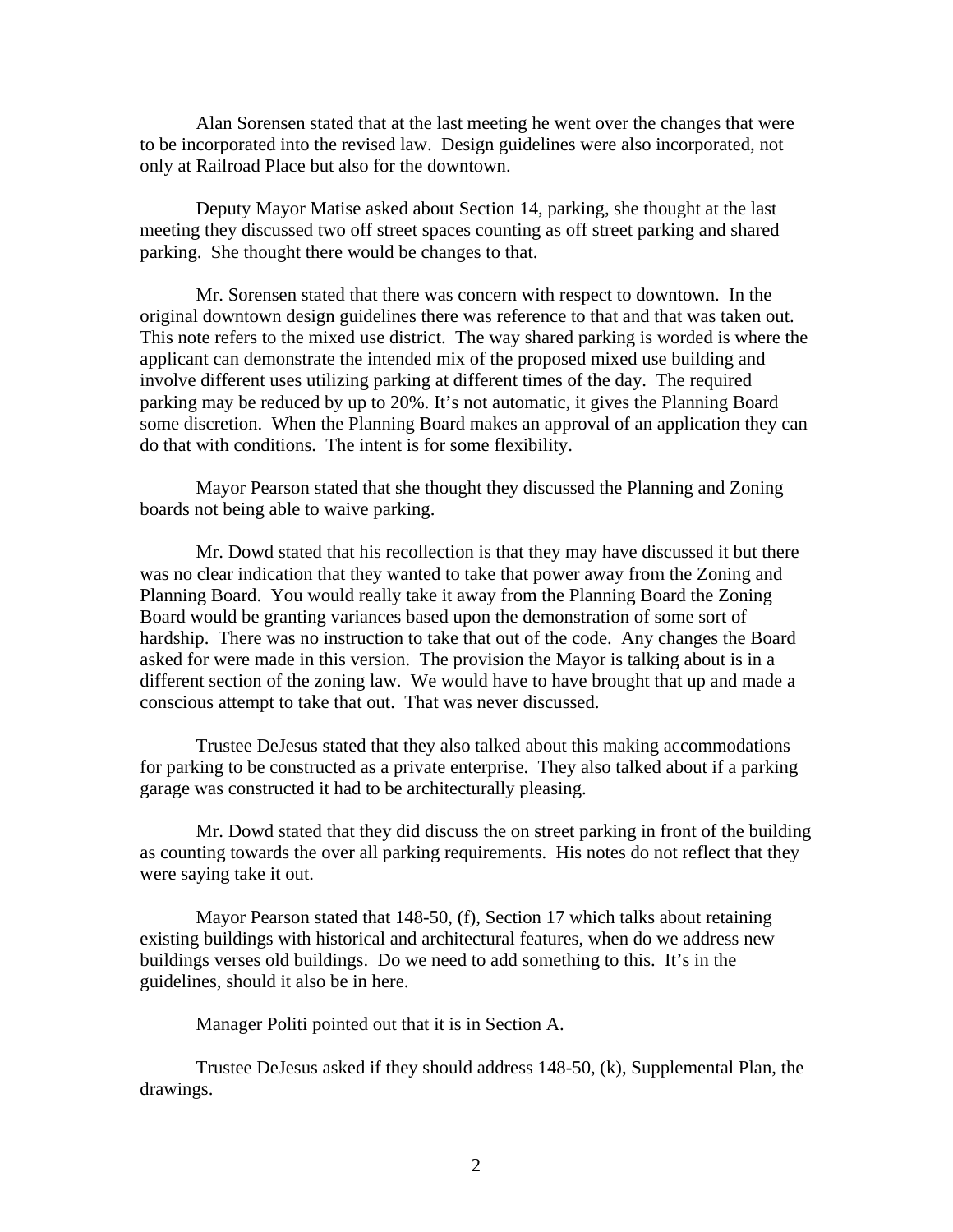Mr. Dowd stated that it is covered in k-2.

Trustee DeJesus asked about apartment sizes.

Mr. Sorensen stated that it is 900 square feet.

 Trustee DeJesus stated in reference to 148-50, (c), the idea really is to encourage the store front component.

Manager Politi stated that should be taken out.

Mr. Sorensen stated that the requirement is for mixed use for every building.

 Mr. Dowd stated that is for proposed development. If there is an existing home there they are allowed to continue.

 Deputy Mayor Matise asked about artist lofts, it states that employees and walk in trade are not permitted. How would they show their work.

Mayor Pearson stated that it's the living space.

Deputy Mayor Matise asked if they can work there why can't they sell there.

Mr. Dowd indicated that this is not a studio, it's a living/work space.

 Mayor Pearson indicated that 148-50, (h) which talks about off street loading and garbage storage areas. It also talked about alley ways. Is there guidelines for that?

 Mr. Sorensen stated that the intent is to have that covered as part of the site plan review process. It will depend on the lease in terms of how much trash is generated.

 Mayor Pearson asked if the Village was going to worry about the garbage and what kind of cans and dumpsters.

 Mr. Dowd stated that he would think you would leave that to the Planning Board, depending on the kind of use, how much garbage is going to be generated, whether they need a dumpster or individual garbage cans.

 Mr. Dowd informed the Board that the Village has not received a response from the county, so the Board cannot take action tonight.

 Anthony Fidanza, 30 Elm Street asked what the Village's intent was for the properties in that area.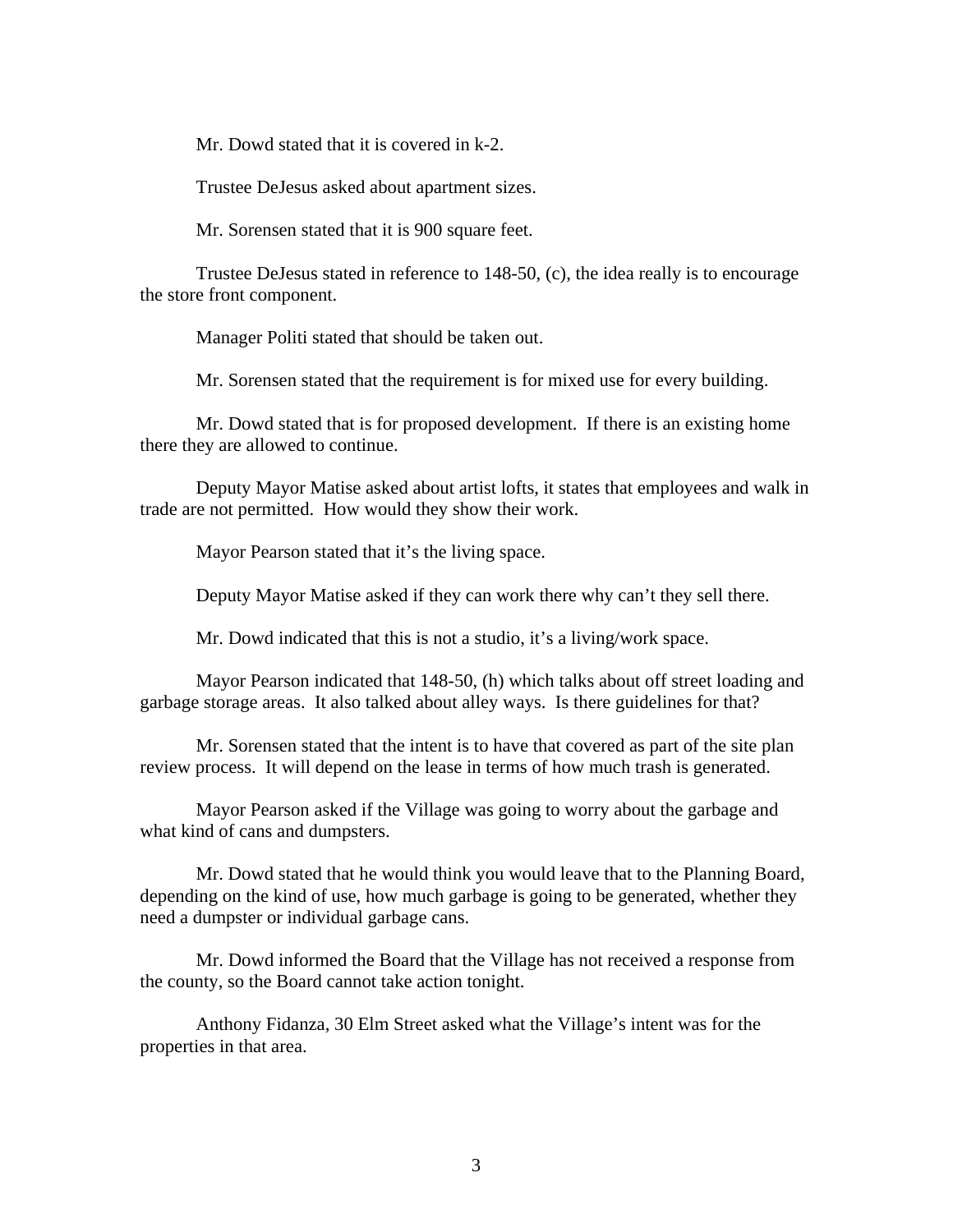Mr. Sorensen explained that Mr. Fidanza will be in the mixed use zone. Across the street will remain R-4.

 Mr. Fidanza asked if there was going to be any changes in the area as far as the layout of the property.

Mr. Dowd stated no.

Mr. Fidanza asked about the traffic for the train.

 Mr. Sorensen stated that the proposal for the rail feasibility is on a parallel track with the mixed use zone. There is a lot of work that still has to be done to achieve that part of the goal. One thing the Village is working on is getting a member on the Orange County Transportation Council to participate in the process. If the rail feasibility moves forward, as part of that process there will be a whole separate environmental review process that will be required. As part of the process they would have to show they are able to mitigate potential impacts as it relates to parking and traffic.

Mr. Fidanza also asked about parking for the train station.

 Mr. Sorensen stated that with the rail feasibility they will have to explore different opportunities for parking, which may also include the feasibility of a parking structure to maximize the use.

 Regina Paris 20 Elm St. and Nelson Escoto, 36 John Street asked what there zoning will be.

Mr. Sorensen stated that they are in an R-4, Residential and it will stay R-4.

Ms. Paris asked if they will have the opportunity to be in the mixed use zone.

 Mr. Sorensen stated that as property owners they could petition to the Village Board to make the zone change.

Ms. Paris asked if any homes will be eliminated for parking.

Mayor Pearson stated no.

 Deputy Mayor Matise asked what the procedure would be if the Village wanted to buy their property.

 Mr. Dowd stated that if a private developer wanted to buy the property they would be approached by that developer or the attorney making an offer and negotiations would take place privately. If the Village wanted to buy it the Village can approach the homeowner and ask them if they would like to sell the property and if they didn't want to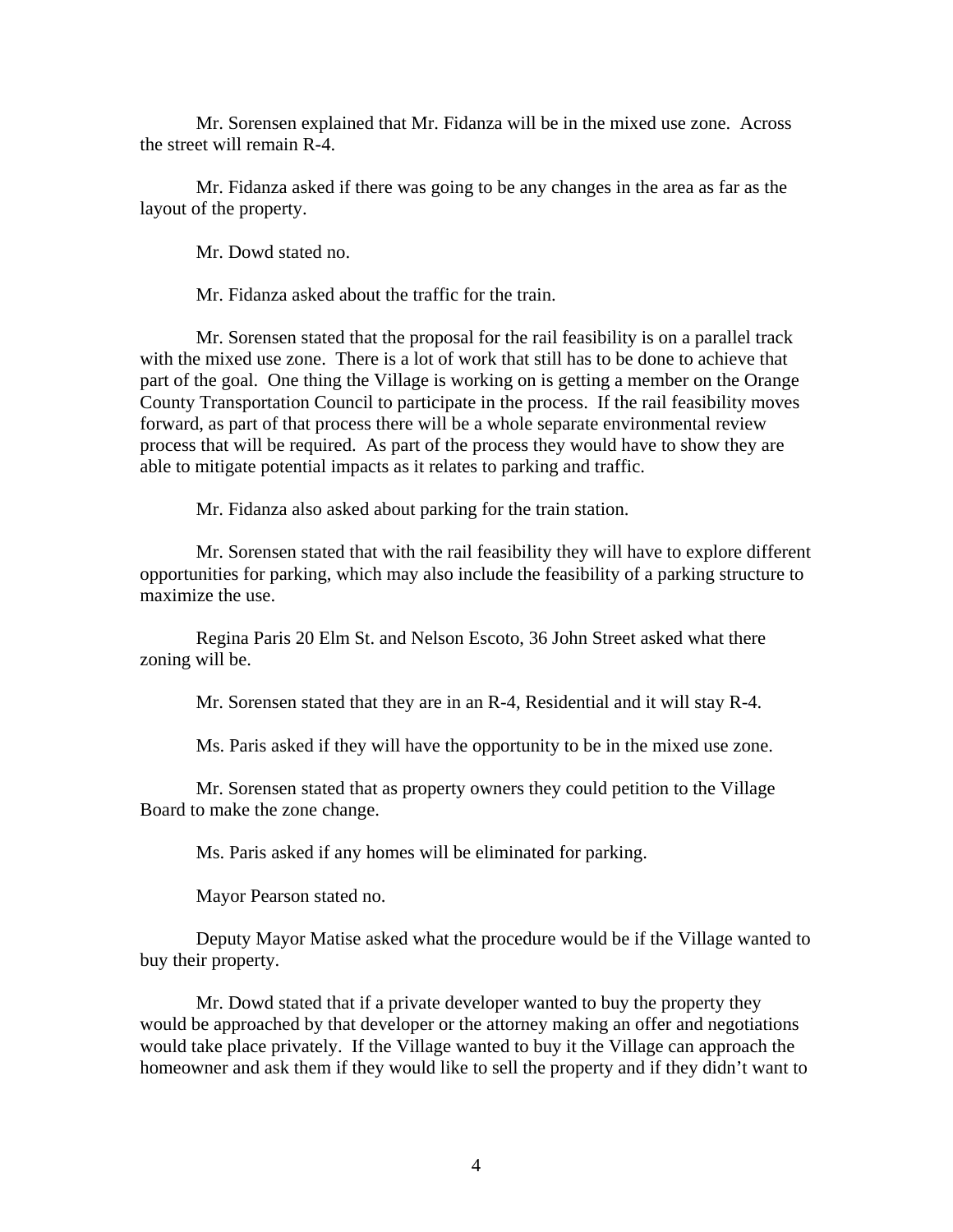then the Village can proceed with the imminent domain proceedings of the State law. There is an entire process to go through under State law.

 Joe Masciello, 19 John Street addressed the Board regarding parking problems on John Street especially from the mini mall. He is all for what the Village is doing.

 Mayor Pearson asked if there was anything that could be done to make sure parking does not get waived.

 Mr. Dowd indicated that is a power that was given to the Planning Board many years ago. The Board did not decide to address it in this local law by taking it away. This gentleman is raising an issue about existing conditions and perhaps when the Board does their vehicle and traffic review they might want to look at this. As you change the mx zoning and you get more business the problem will be exacerbated unless you address it in some way.

Trustee Hurd stated that the Village has looked at that.

Mr. Masciello stated that they pick up the garbage at the diner at 3:00am.

Manager Politi indicated that is a private hauler.

 Trustee Keator moved to delete Section 17, Subparagraph C. Seconded by Trustee DeJesus. All ayes. Motion carried.

 Trustee DeJesus asked that before this goes to the county to please look it over very carefully.

Trustee Keator introduced Introductory Local Law I-1 of 2006, "Zoning".

 Trustee Hurd moved to hold a public hearing on Introductory Local Law I-1 of 2006, "Zoning" on January 24, 2006 at 6:30pm. Seconded by Trustee Norman. All ayes. Motion carried.

#### **Public Hearing Introductory Local Law I-5 of 2006, "Taxation"**

 Mayor Pearson presented the Affidavit of Publication, Affidavit of Posting Notice and Notice of Hearing.

Mr. Fidanza asked about the percentage coming off the taxes.

Trustee Hurd explained that it comes off the assessment.

 Deputy Mayor Matise moved to close the public hearing. Seconded by Trustee Hurd. All ayes. Public hearing closed.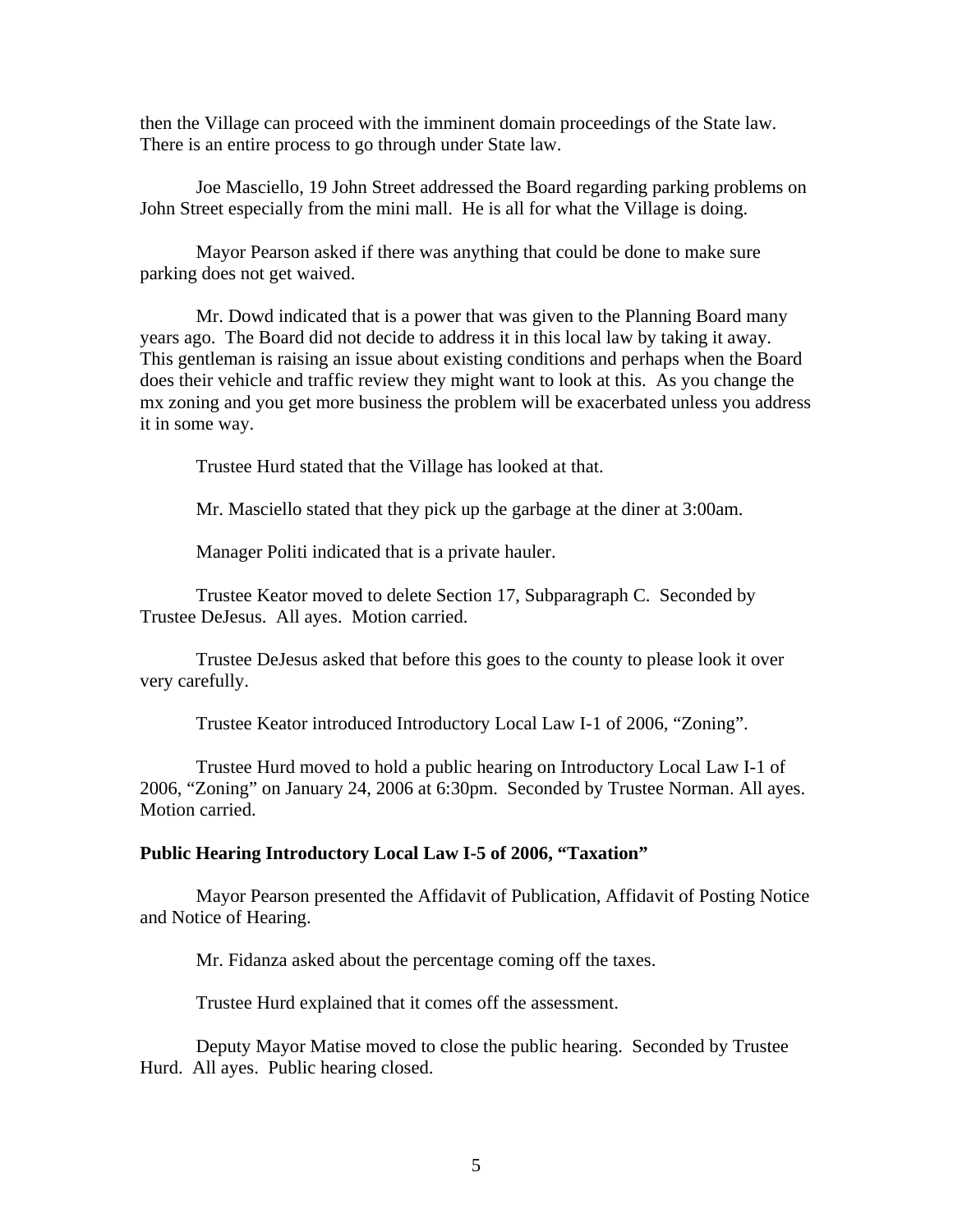Deputy Mayor Matise moved to declare the Board of Trustees lead agency and to declare a negative declaration under SEQRA. Seconded by Trustee Hurd. All ayes. Motion carried.

 Deputy Mayor Matise moved to adopt Introductory Local Law No. I-5 of 2006 which will become Local Law 1 of 2006, "Zoning". Seconded by Trustee Hurd. All ayes. Motion carried.

### **Public Comment**

Pat Glass, Sunset Drive stated that there is a retention basin next to her house and she doesn't feel its working properly because the water is in her back yard. This past summer any time it rained mud came down onto her patio. She had DPW up there twice. Last week a tree fell on her house. Anytime something happens she has to pay someone to come in, because her husband is disabled. She asked who will be responsible for the retention basin once the project is complete.

Mayor Pearson stated the Village maintains it.

 Manager Politi stated that he will have the engineer and building inspector go up and see what is going on.

Mayor Pearson asked if the Village started maintenance on the retention basins.

Manager Politi stated yes.

 Mayor Pearson asked what the process was for getting money back from builders for engineering fees.

 Mr. Dowd explained that when the builder gets his approval there is an estimate for the public improvements, a percentage of that is posted in cash with the Village for inspection fees. So, when ever the engineer goes up to see them put the sewer line in or to see when they put the roads in or when they are called because of a problem he bills the Village and that is taken from the inspection fee account. If that account gets low we ask the developer to replenish it or if its in the red we immediately bill the developer for the balance due.

 Carolyn Wesenberg, 27 Orchard Street stated that a group of women have started a walkers club and the snow and cold has been getting in their way and they are looking for a dry place they could go to exercise. They prefer something in the mornings, two or three days a week.

 Mayor Pearson stated that she spoke to the manager and they felt they could use Wooster Grove gym.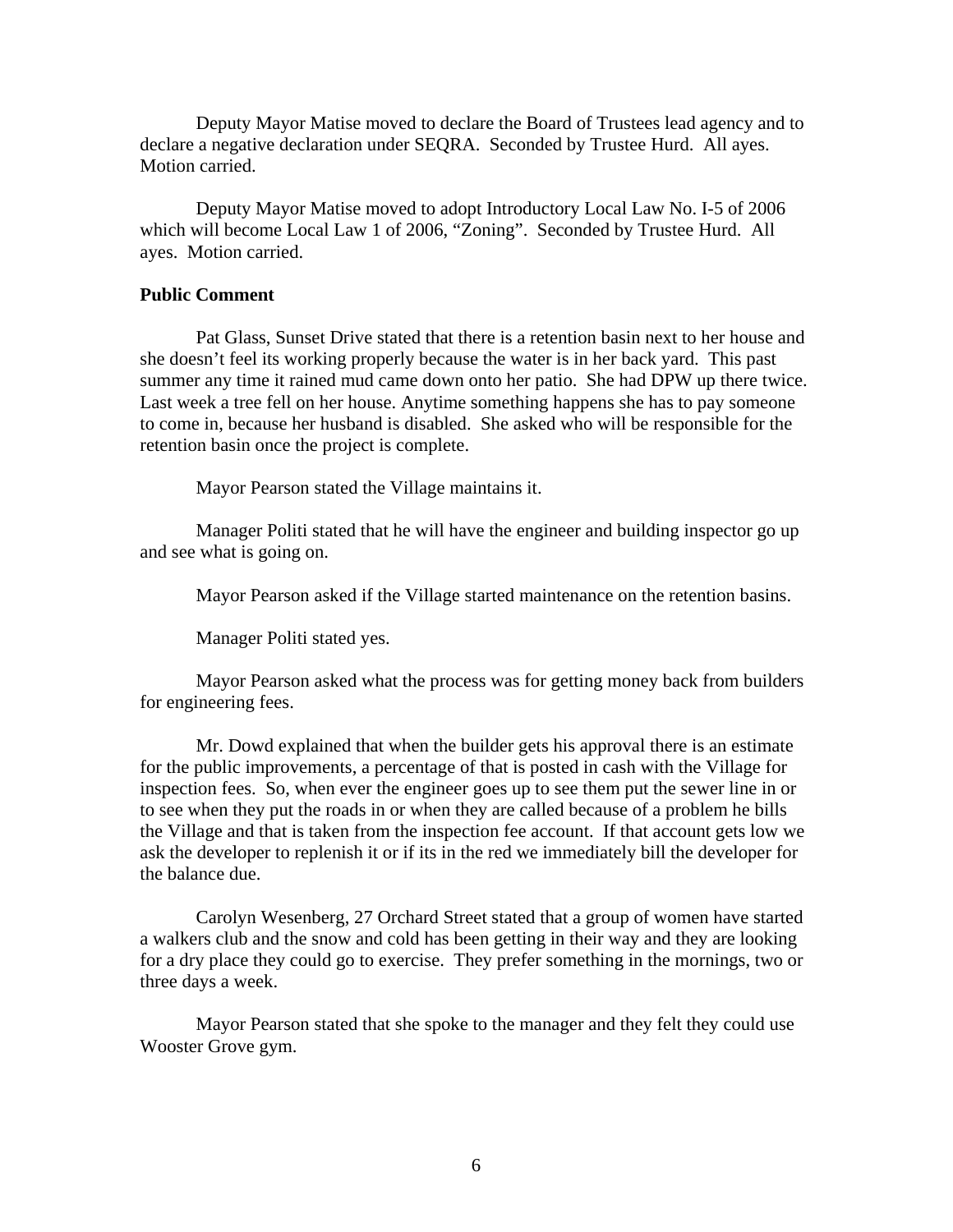Manager Politi invited Ms. Wesenberg to stop in and talk to him and Mr. Howland.

 Marcus Millspaugh, Jessup Street stated that they were using two words before, detention and retention. He hopes the basins that are being put in are designed for detention which would allow the water to completely drain in an orderly basis. He went by the one on Jacobs Ridge and he noticed there was standing water in the bottom. No detention basin should have water in it.

 Trustee Hurd stated that there are several new projects on Route 300 in the Town of Newburgh where there are detention ponds like that and they deliberately place the drain at approximately a foot and a half or two feet above the lowest area.

 Mr. Millspaugh stated that free standing water should be avoided at the expense of silt growing.

 Dave Sperry, 12 Overlook Terrace asked if Jacobs Ridge roads been dedicated to the Village yet.

Manager Politi stated yes.

 Mr. Sperry stated that two years ago he asked about a maintenance schedule for that and he was told until that road is dedicated there is no maintenance schedule. To say you are still trying to get one together now is poor planning on the Villages part because two years ago he asked and was told as soon as those roads were dedicated they would have it and now you're trying to put one together now. Mr. Millspaugh is right, both those ponds hold water. He has brought that to the Village's attention, the condition of those ponds. He asked about fences around the retention ponds. He also stated that the swale behind his house would be completed before the road dedication. The swale has not been fixed and the stone has not been put back in it. He asked when that will be taken care of.

 Manager Politi stated that the problem is not with the developer, it's with the land owner who created a problem with the swale. It will be taken care of.

 Trustee DeJesus stated that he went there and looked at it and it does need to be addressed.

 Mr. Sperry asked about the retaining wall on Overlook Terrace, it was approved by the Planning Board to be put back similar to the way it was with engineering designs where it shouldn't fall down again. This is a twelve foot wall that is 200 feet long. When the engineer did the study on this housing complex for those four houses stated in his November  $4<sup>th</sup>$  that they can provide this area with an adequate slope without reaching the very end of the lot. There weren't suppose to be any retaining walls so what map did the engineer look at, what study was he given to look at that he concluded that there would not be a need for a retaining wall.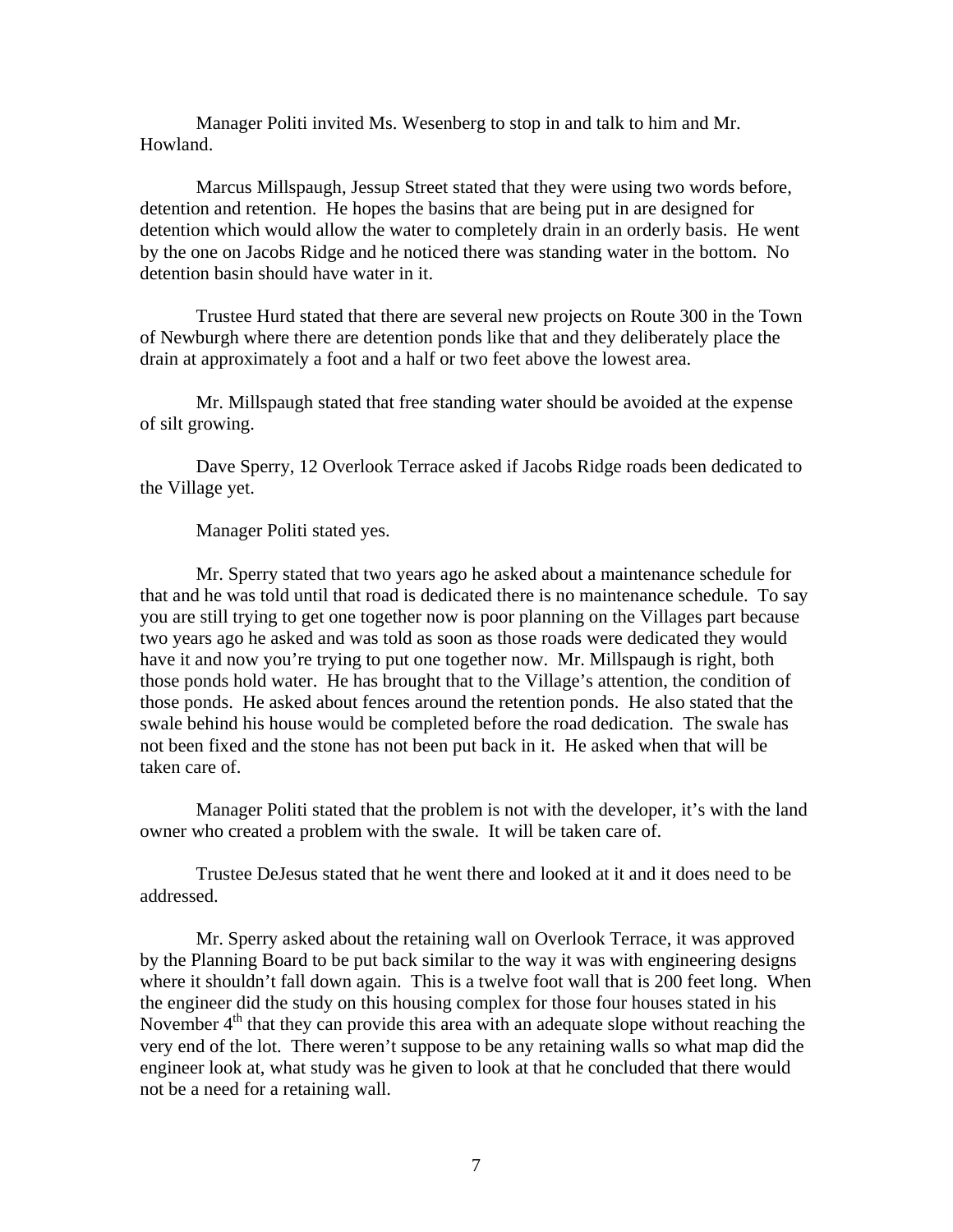Mr. Dowd explained that when this project went before the Planning Board the lots that were formed from the parent parcel there was in fact no plan to have retaining walls. When Schoonmaker Homes bought the four lots with the steep slopes on them from the original developer they applied for a building permit for two of them and the building inspector asked for the assistance of the village engineer to review the foundations that were going in because they were large and he wanted to make sure they were going to get into very good soil so that whatever was built was built correctly. The village engineer suggested to the developer that it would make for better construction to move the house up ten feet towards the street, get the foundation into virgin soil and make for a more appropriate building with a smaller foundation wall. In order to do that they had to go for a variance, received a variance and represented that he was no intending to build a wall but if he did build a wall in order to make some sort of a flat area so when you walk out of the basement into the back yard you wouldn't roll down the hill, because it was rather steep. What he constructed and what he proposed to construct originally was not what was contemplated by the Zoning Board at the time and it was made by the builder himself because he was looking for a more marketable piece of property for a back yard. The village engineer did not look at an original subdivision, there was no proposal before them for a retaining wall. It wasn't until the wall was being constructed and collapsed that the village engineer got back involved with this retaining wall, which has now been approved after various engineering studies on how to build a wall that won't collapse.

 Mr. Sperry stated that they went for a variance to move the houses to a 25 foot setback and at that meeting the Village said they wanted a ten to twenty foot level area coming out. At that time he asked what size retaining wall is going to need to be built to have that setback. Andy Barone stated that nothing was needed and if one was needed the builder said you could build it out of natural stone. He asked if the builder presented plans to the engineer to look at or did the engineer say go ahead and build it I don't think you will need it. There are two other lots so the wall will expand 400 feet. He was asked to put ivy on this wall to cover up what is going to be a 12 foot by 400 foot wall that everyone down below can look up and see. His question once again is what map did the village engineer look at that he stated he wouldn't need any type of retaining wall.

 Mr. Dowd stated that he thinks the engineer is making that statement based upon the fact of the slope as shown on the topography of the real subdivision map. The developer was the one that decided to try to build a retaining wall.

 Mr. Sperry stated that he understands everything about the back yard. Even with the backyard being level ten feet out, according to the engineer there would not be a need for a retaining wall.

 Mr. Dowd stated that not his recollection of exactly what happened. He's not the engineer.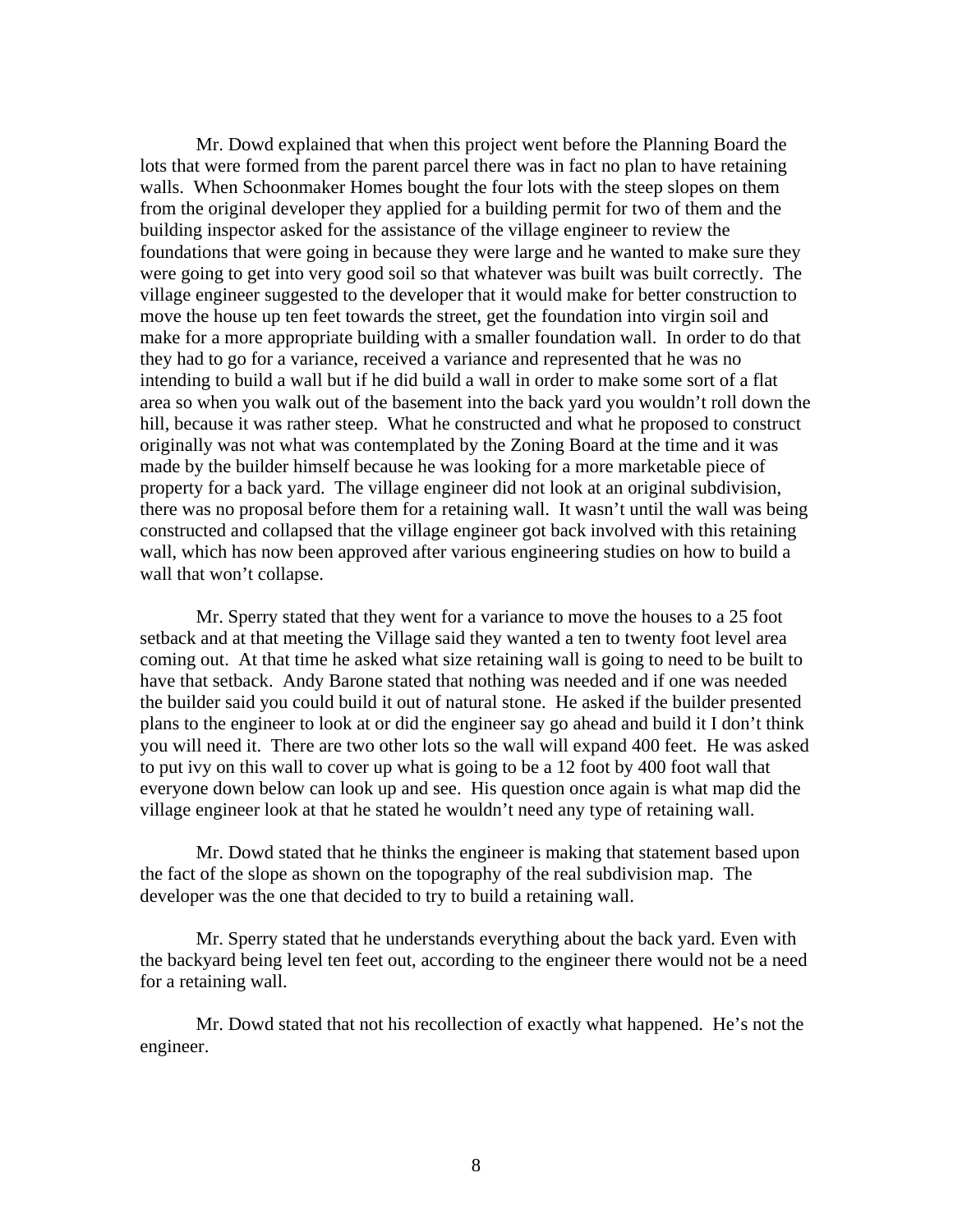Mr. Sperry stated that with all these developments that are going up we are having problems where it comes back to the engineer. Trees were cut down because of the engineer.

Mr. Dowd stated that's not a correct statement. That's not a fair statement

 Mr. Sperry stated that for retention ponds to backup into Sunset Drive, that's a problem.

Manager Politi stated that you have to know what the problem is.

 Mr. Sperry asked if anyone in this Village tap into drain lines on a street or retention ponds.

 Manager Politi stated that you can't have down spouts or anything connected into our system.

 Mr. Sperry stated that on Jacobs Ridge where the retention pond is there is new pipe that goes into the catch basin.

 Manager Politi stated that there was suppose to be yard drains and that's what that could be.

Mr. Sperry stated that they are not on the original map.

Manager Politi stated that he believes they are.

 Mr. Sperry stated that the Board talked about parking on Village streets in the beginning of November, which was to be continued the second meeting in November and he saw it was carried over to the first meeting in December. It still hasn't been talked about.

 Manager Politi stated that there were some personnel that weren't available for those meetings and they wanted to save it for a work session rather then a regular meeting. It will be on for the next work session.

 Mayor Pearson asked that attorney about the retaining wall, when they are built and they're done, who owns them.

Mr. Dowd stated that they are private property.

 Mayor Pearson asked if there is a problem with the wall and it has to be fixes and someone doesn't let them come through their backyard to fix it, what happens.

 Manager Politi stated that they would have to gain access on their own with their neighbors.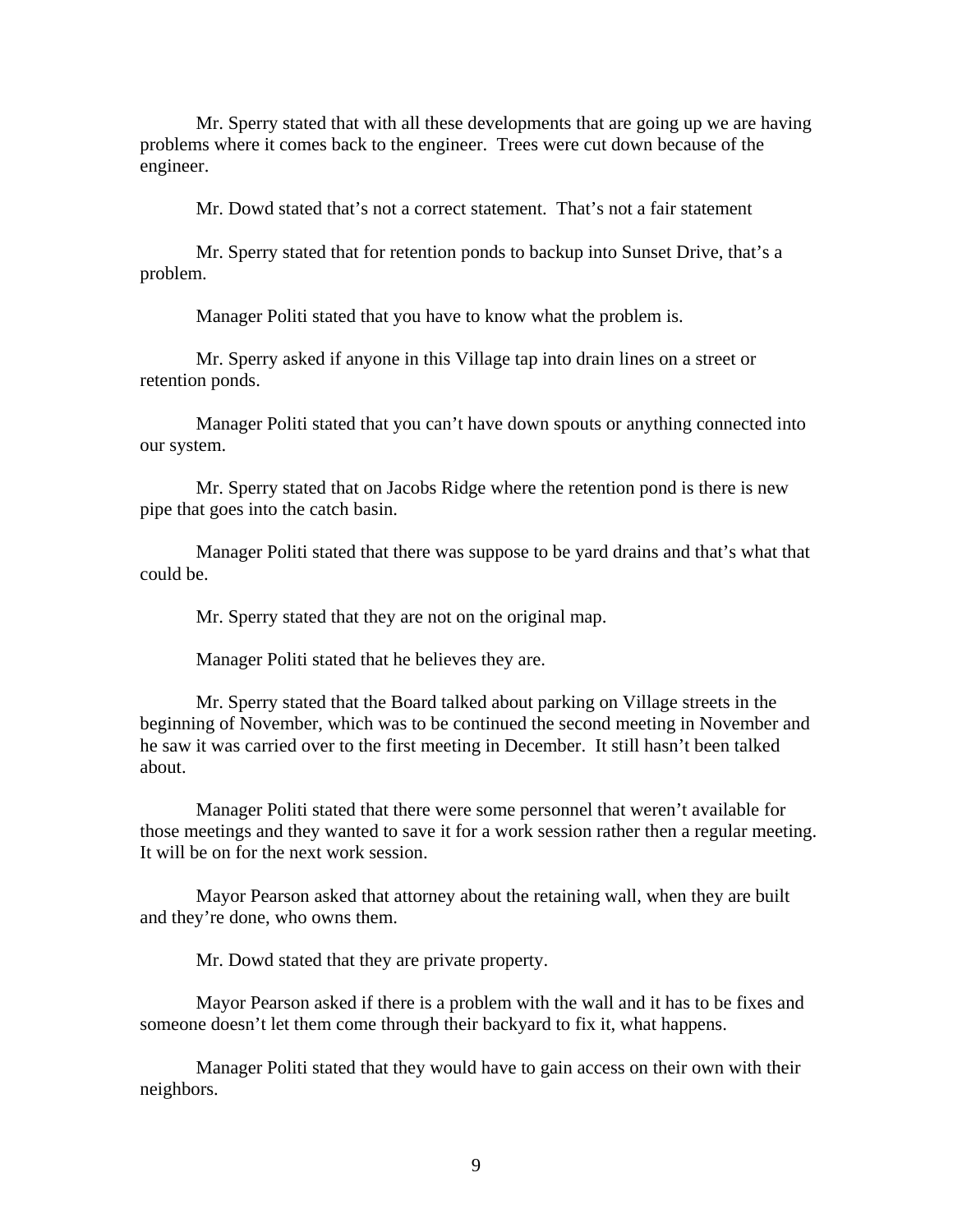Mr. Dowd stated that the Village is going to suggest to the developer that they put in the deeds that there is some sort of mutual repair agreement.

 Mrs. Sandbothe, 90 Liberty Street stated that she is at the end of Liberty Street and all the water and mud from Jacob Ridge is going into her back yard. When the wall collapsed Mr. Steinberg was here and he pressured the Village into finally agreeing to let him put up a wall and at that time someone said that half of the wall was approved and half wasn't. The wall they put up now doesn't look any different then the wall they put up before. She wants to make sure it doesn't collapse again and is the engineer going up there to review it.

 Mayor Pearson stated that she went to the Planning Board meeting when the wall as approved.

 Ed Leonard stated that all the Planning Board was asked to do was approve the architectural design.

 Manager Politi stated that there was a whole new design with a drainage system behind the wall that you don't see. That was developed by their engineer and reviewed by the village engineer.

 Trustee DeJesus stated that it's not uncommon for the Planning Board to refer to the engineer if there's discussion on an item. It's not that it wasn't reviewed by the Planning Board, it was reviewed by the engineers and they made sure it was structurally sound.

 Mayor Pears asked if a retaining wall is not like a fence, it doesn't have to go before the planning board.

Manager Politi stated that it went through the architectural review board.

 Mrs. Sandbothe stated that right in front of the retaining wall is a big six foot deep hole. She thinks it's a retention pond. It's filling up with water and the kids are crossing her property and they don't know that hole is there.

Manager Politi asked if that was part of the wash out that occurred.

 Mrs. Sandbothe stated yes. Also, when the plow plows her street they plow the snow onto here property and the salt kills here grass. It's also covering up the swale and the headwall.

 Manager Politi stated that he was there when they were plowing and they were plowing some of the snow back down the street and they are not pushing it into the headwall.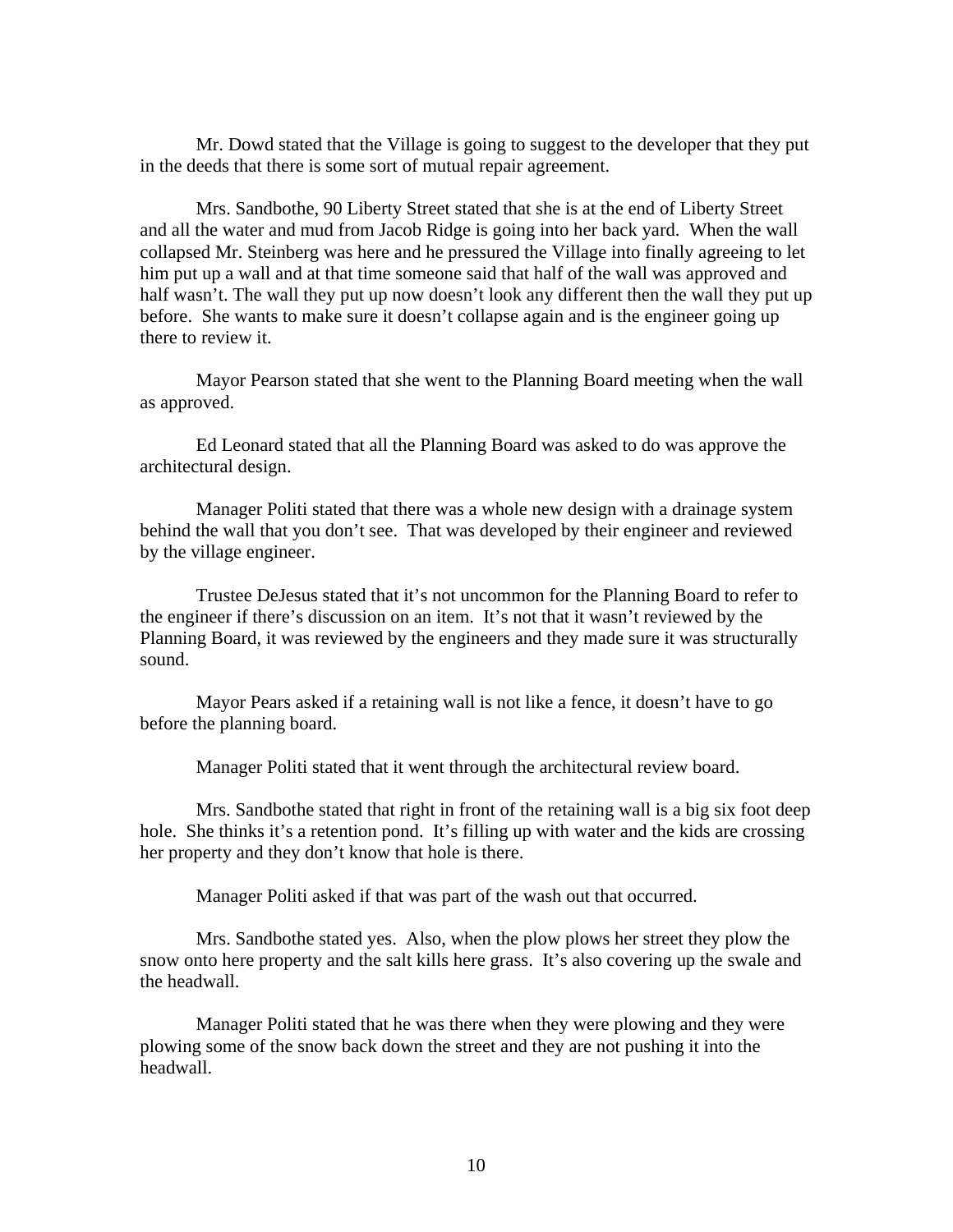Mrs. Sandbothe stated that she also asked about the erosion control and no one has done anything.

 Mayor Pearson stated that all builders have to have erosion control. That is NYS law.

Mrs. Sandbothe asked who maintains the swale behind her house.

Manager Politi stated that the Village does.

Trustee DeJesus asked what the outcome of the Sandbothe lawsuit was.

Manager Politi stated the he will have to get the actual amount.

Mrs. Glass stated that the fireworks were fantastic.

 Trustee DeJesus stated that there was a lengthy letter in the newspaper criticizing this board for spending \$9,000 on fireworks and that they disturbed the natural habitat. He finds it disheartening.

# **Audited Bills**

Trustee Keator moved to pay the audited bills of January 10, 2006. Seconded by Trustee Wynkoop. All ayes. Motion carried.

## **Resolution No. 9-05-06, Designating Place and Time of Annual Election**

Trustee DeJesus moved to adopt Resolution No. 9-05-06, Designating Place and Time of Annual Election, (attached). Seconded by Trustee Wynkoop.

 Trustee DeJesus asked if when someone carries a petition does a candidates name have to be on the petition.

Mr. Dowd stated yes, it has to have who you are and what you're running for.

All ayes. Resolution adopted.

# **Resolution No. 10-05-06, Resolution by the Village of Walden Supporting the Town of Montgomery's Application for a Grant Through the New York State Department of State's Shared Municipal Services Incentive Grant Program**

Trustee DeJesus asked how much more money does the Village need to complete this.

 Manager Politi stated that when you're done with this grant there is still a gap of \$150,000. There is another source they will be going after to fill that gap.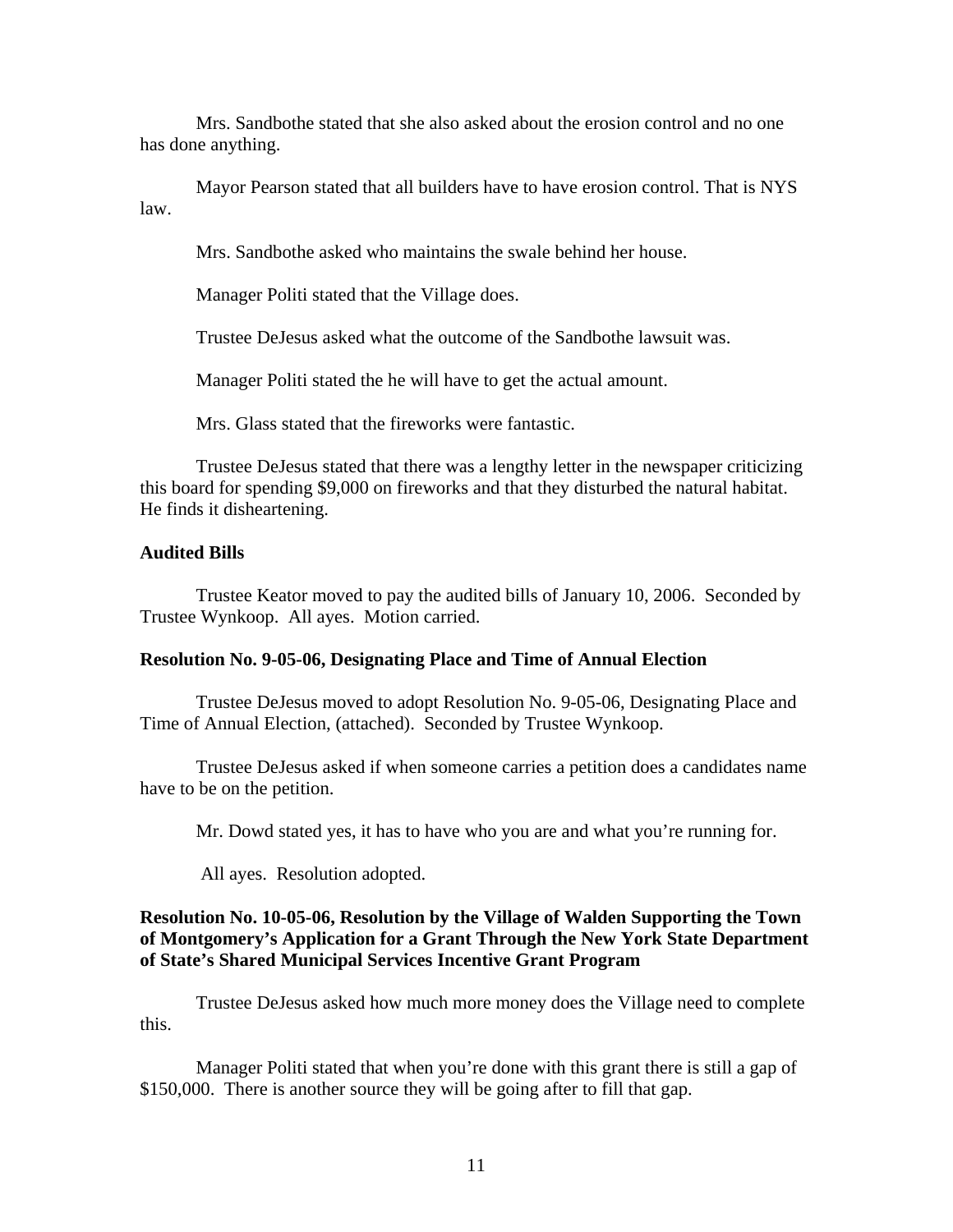Trustee DeJesus moved to adopt Resolution No. 10-05-06, Resolution by the Village of Walden Supporting the Town of Montgomery's Application for a Grant Through the New York State Department of State's Shared Municipal Services Incentive Grant Program, (attached). Seconded by Trustee Hurd. All ayes. Resolution adopted.

 Trustee DeJesus asked that the record reflect that the Village is going into a inter municipal agreement.

### **Orange County Records Management System 911**

 Chief Holmes stated that this evening there are two representatives from the Orange County Government, Walt Koury, Commissioner in charge of emergency services for the County, Leslie Marvin, Records Management System. What we are looking at is from the law enforcement standpoint with all communities sharing information. They want all police agencies on a records management system where they all can share in a timely manner, information.

 Walt Koury explained the Orange County Records Manager System 911. He also stated that there are over 30 police departments in the county and County Executive Diana and the County Legislature has appropriated approximately four and a half million dollars to get this project up and running. Once the project is up and running they propose a cost sharing agreement between the county and the municipalities. It would be a sixty forty split with the county paying the 60%. They will ask the municipalities to also share by picking up the cost of the maintenance fees for the software.

Mayor Pearson asked if there would be additional manpower.

 Chief Holmes stated that there would be additional man hours. When the system is up and running the cost will be \$9,000 per year. Broken down will be an annual cost for the system which is \$5100. After the system is up and running and they've completed their one year warrantee there will be a cost of \$3900.

Mayor Pearson asked what the time frame was.

Ms. Marvin stated one year.

 Mayor Pearson asked, after the five year trial period and ten municipalities back out because they don't find it useful and Walden stays in, will the cost increase.

Ms. Marvin stated that the only thing that would increase will be network charges.

Mr. Koury stated that twenty out of thirty have signed on.

Mayor Pearson asked how many officers.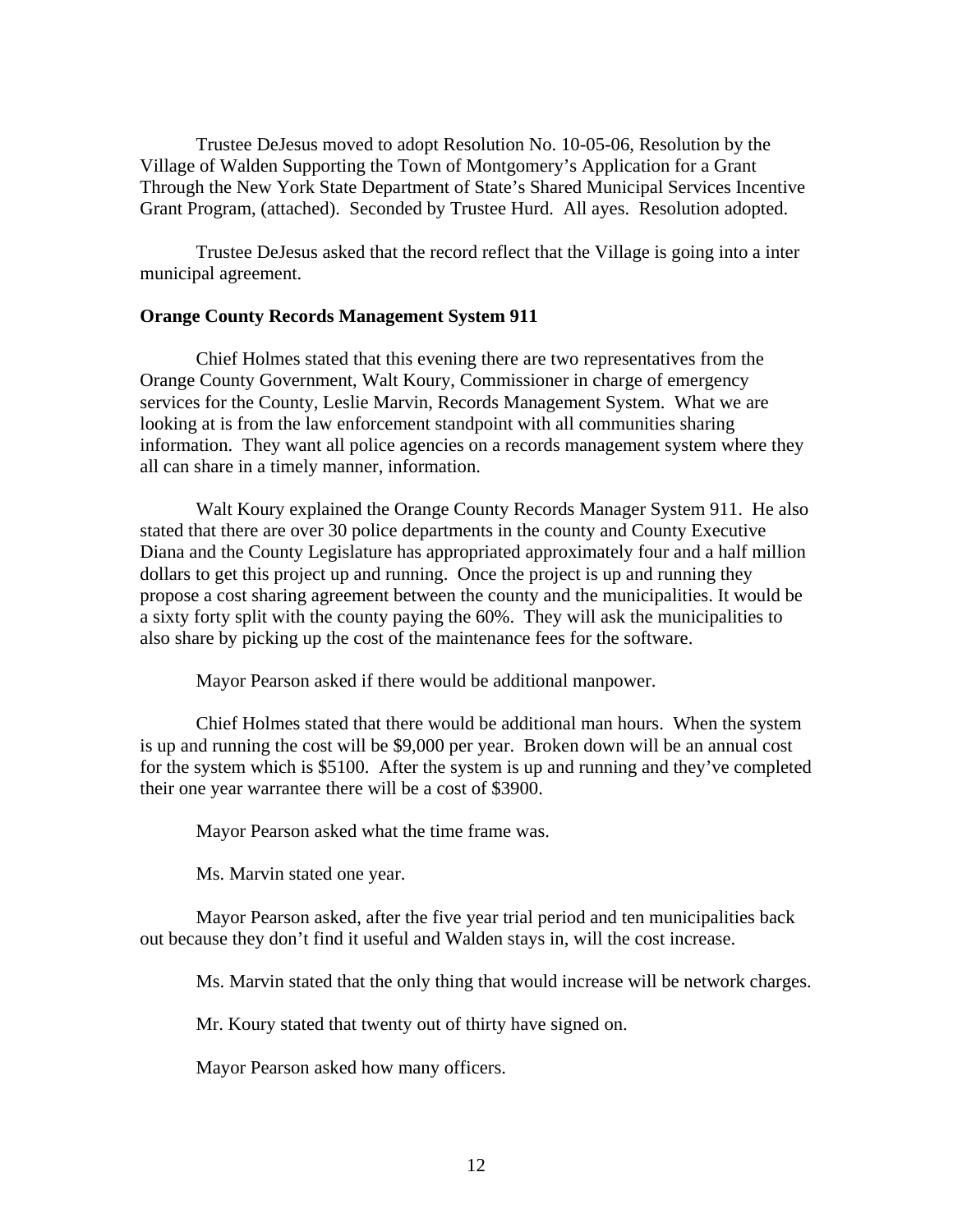Ms. Marvin indicated close to 500.

Trustee Hurd asked the Chief if this is something he would want and need.

 Chief Holmes stated that he was waiting to see who around us signed on. The cities of Newburgh and Middletown signed on. Everyone around us is also on now. He is in favor of it.

 Ms. Marvin stated that she will send the most recent contract to Mr. Dowd for his review.

 It was the consensus of the Board to have Mr. Dowd review the contract and vote on this at the next meeting.

#### **Tree Protection Policy**

Mayor Pearson gave the Board a lot of information on trees. She asked if the Board got a chance to read it. She feels the village needs a tree ordinance.

Trustee Hurd indicated that he is not in favor of a tree ordinance.

 Trustee DeJesus stated that there are two issues, one being trees on public places and the other private places and we have to strike a balance. There is also an issue of development and clear cutting and preserving. We have to identify trees that need to be preserved.

 Trustee Wynkoop stated that if someone wants to cut down a tree on their property that is their right and he will not interfere with it.

Deputy Mayor Matise stated that there is a current stipulation in the code.

 Trustee Hurd stated that in terms of all the trees in the right of ways that we own there is a tremendous amount that we can do. We have a lot of damaged and diseased trees that some can be saved and some can be replaced. There is an area that we can try to do our utmost to preserve and to replace our street trees. Maybe we can start a more vigorous program to replant more desirable trees. There is a lot that can be done without trampling on homeowners rights.

 Jim Pursutti, Hudson Valley Horticultural Services stated that there's different ways to go about a tree ordinance and there is ways of preserving historic trees. He is the Village arborist for the Village of Tuxedo Park and you cannot go near a tree without a permit. He thinks that is a lot tight. It depends on what your aspirations are for your green space or your green canopy over top of your village and how much you want there. Most of the villages and towns in the County of Orange have some sort of ordinance. Walden is one of the few that doesn't. It doesn't mean it has to be a tight ordinance. All it means is you're telling the people we want to keep as much of our green space that we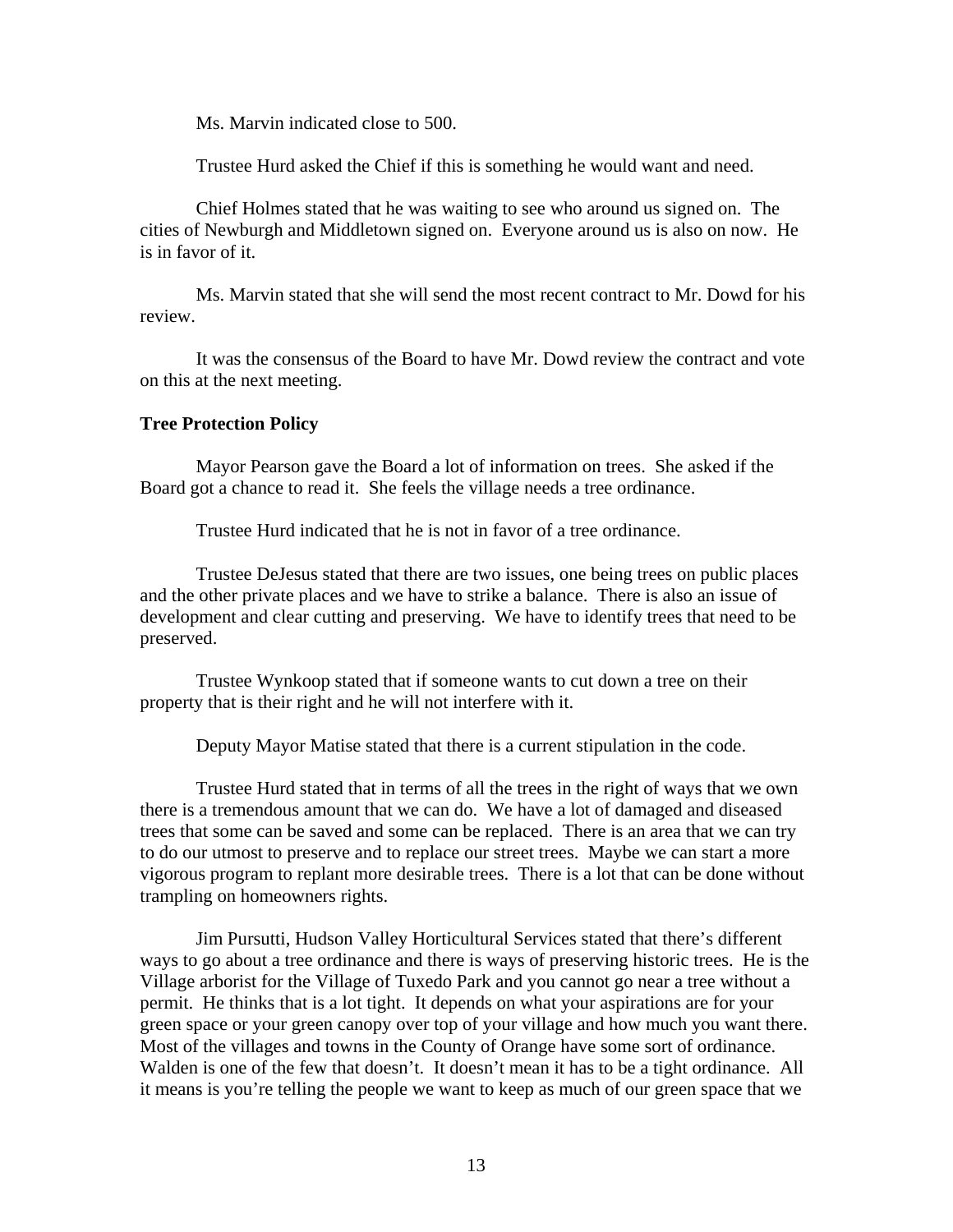can. If a developer is required to present to the Village a tree protection plan, the trees will be protected. As far as going onto someone's private property that is a sticky thing. You need to find a common ground and sometimes that takes a tree commission to do. If you start a tree commission then you can create a tree city and money becomes available.

The Mayor asked the attorney to read what is on the books now.

Mr. Dowd read the clearing, filling and grading statute.

 Mayor Pearson stated that since there is a law on the books for homeowners we can work on developments and street trees.

 Mr. Dowd stated that you don't need a law for street trees, you can get a policy and put the money in the budget.

 Mr. Pursutti suggested the Village start working towards Tree City USA. He also suggested restructuring the ordinance with the Planning Board.

Mayor Pearson asked what the process to do a tree survey would be.

 Mr. Pursutti stated that he would go around from tree to tree and take a gps location of that tree and give it a health rating.

 It was the consensus of the Board to start a Tree City USA, trees in developments, redevelopment and a tree commission.

Trustee DeJesus asked if this Board can be the tree commission.

Mayor Pearson asked what Mr. Pursutti's fee is.

Mr. Pursutti indicated \$65.00 an hour.

There was also discussion about creating a tree farm.

It was also the consensus to start work on an ordinance for developers and work with Mr. Pursutti on Tree City application.

## **Mayor Comments**

Mayor Pearson stated that she went through the NYCOM book for county municipality population budget as to what they pay a manager and what they pay an attorney. It is all public information. This has nothing to do with Jim being a person itself, its what we have in the contract as a manager.

Manager Politi stated that he takes offense to this, bringing it out onto this table.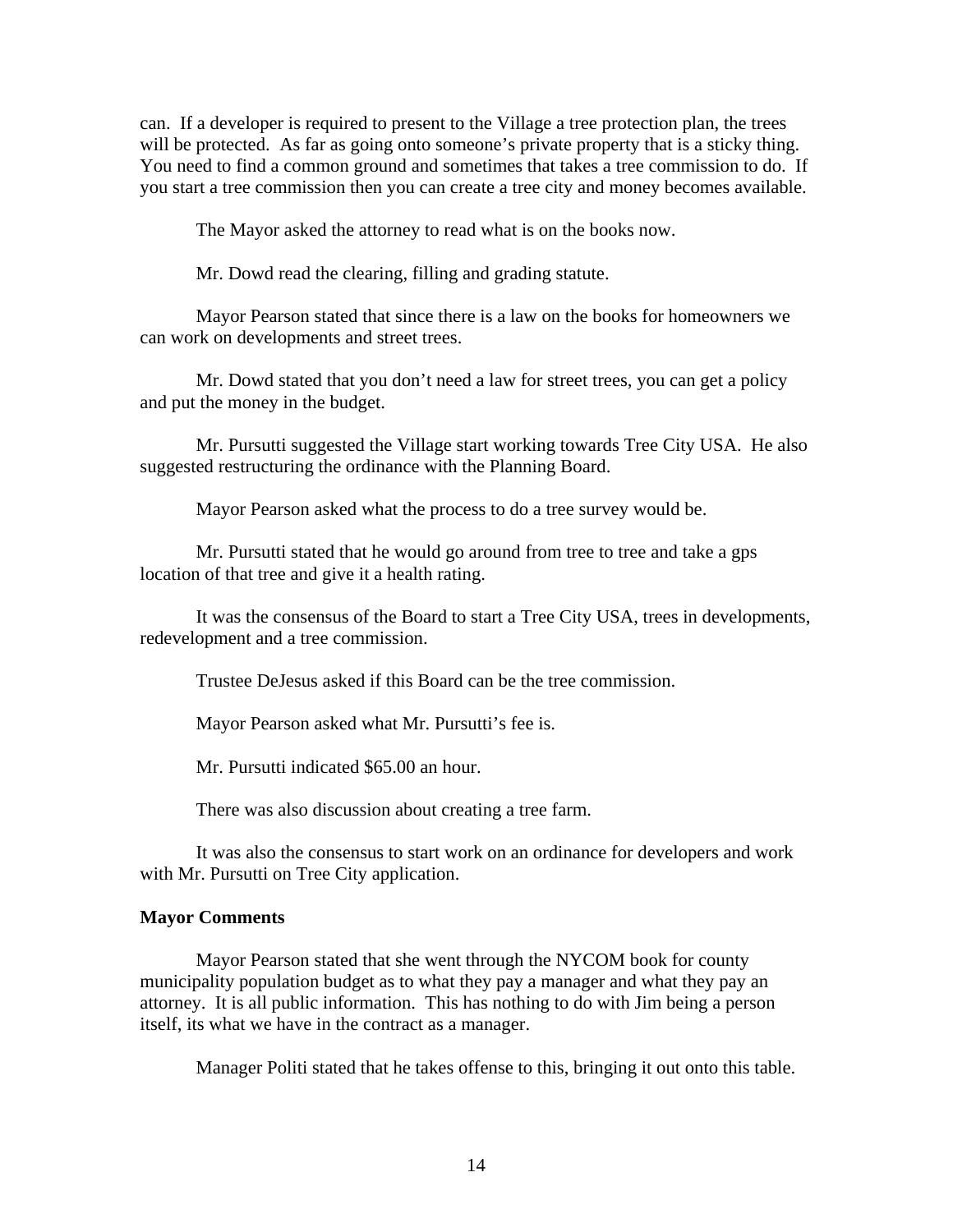Trustee Hurd indicated that the Mayor is going into personnel issues here.

 Mayor Pearson stated that she is not talking about Jim as a person she is talking about monies as a whole.

 Trustee Hurd stated that she is talking about packages for managers and the public would feel she is referring to ours.

 Trustee DeJesus stated that you could look at this that we are underpaying him by \$20,000.

Manager Politi stated that this is being brought up because he brought it up.

 Mayor Pearson stated absolutely not. This is about a manager's position. It has nothing to do with Jim.

 Trustee DeJesus stated that this can be looked at in many different ways. If he wanted to convince the public that we don't need a village manager he would show this to enhance the prospect of having a mayor. If you look at the salaries of a mayor you're talking about \$6,000 in one community and \$5,000 in another. This does not show that they are part time positions of the mayor. It could be a manager type of mayor but the mayor would have a fiscal person and clerks, etc. If he wanted to use this to show that we pay a manager \$80,000 and a mayor in village B with the same population and same budget earns \$12,000, it's a good thing, but it doesn't show the whole picture.

 Trustee Keator asked why the Mayor didn't do this six months ago. She is doing it tonight because there is a personnel issue.

Mayor Pearson stated that she just received that information.

 Mayor Pearson asked Trustees Keator, Wynkoop and DeJesus if they were running.

 Trustee DeJesus asked to put a couple things on the table right now. He doesn't think that the issue of who is running has any barring on this. It shouldn't concern anyone here. He finds it offensive when people who are running for office they show up now because they are running for office and ask questions to create a campaign issue. If we're talking about campaign issues lets do that. You come before this board now because you want to create a platform for yourself, about water running down the hill and it goes into your house, but you failed to mention that you had lawsuit against this village and you cannot decide to run for office because you are a one issue candidate and because you felt you were aggrieved by the Village of Walden. Whenever he ran for office he didn't come to the meetings about anything, he went out there and did what he had to do. He has thought long and hard as to whether he wants to continue sitting on this board, not because he doesn't enjoy it, because he does and he has a lot to contribute, his education, experience, etc. Every time you turn around there is a dig, gossip, and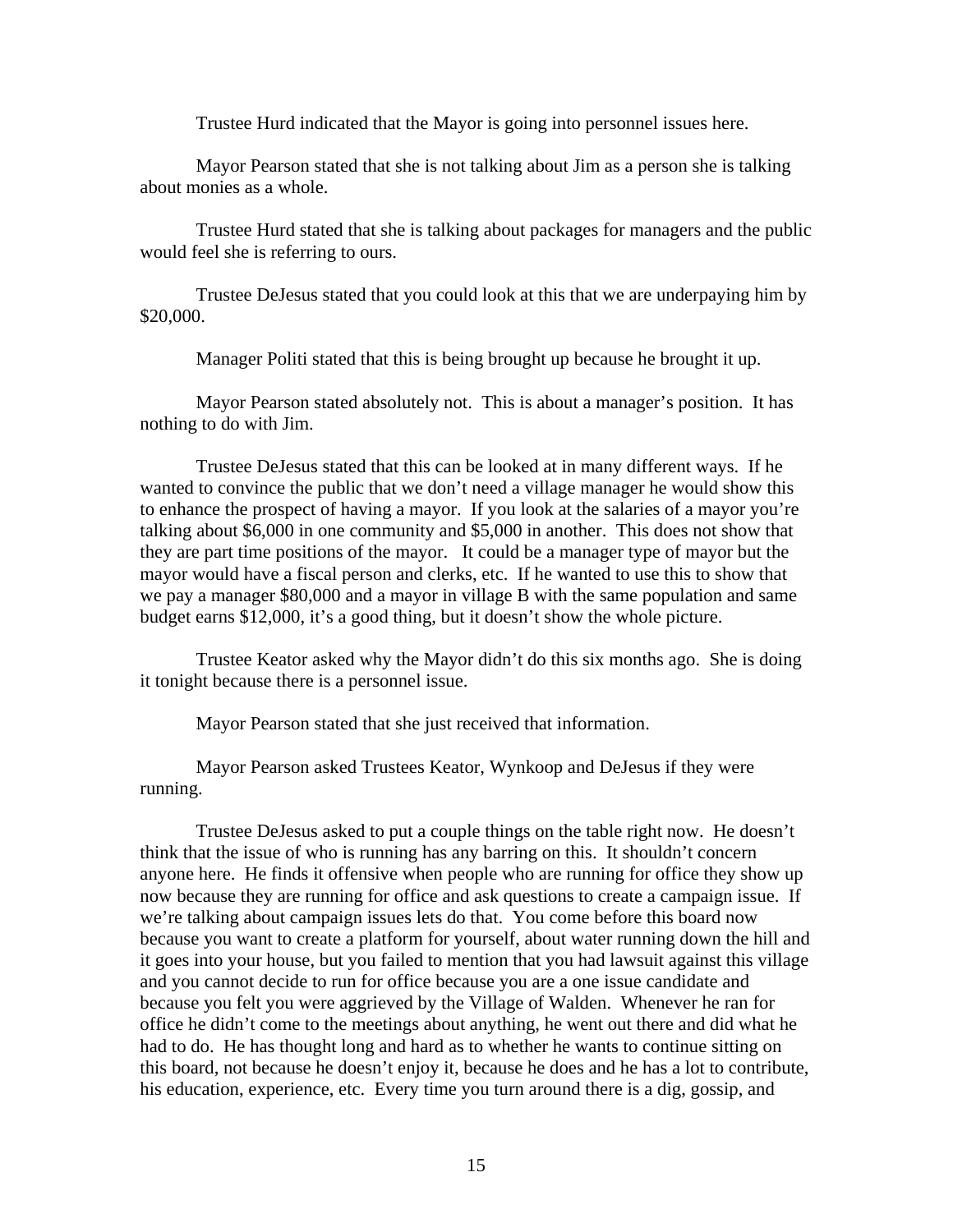nonsense out there. People's opinions don't always have to be negative. You see the same people coming to the board meeting night after night complaining about the same things. Yes, we are having a personnel issue tonight. The mayor is entitled to bring information to this board, but he doesn't think it matters who is running. The issue is how we are going to move forward because we are sitting here and not moving anywhere.

Mayor Pearson disagreed.

 Trustee DeJesus stated that we are stagnant. We are working on a comprehensive plan for a month where people went to meetings and they were part of the meeting. He was the chair of that committee and one disagreement he has with Mr. Politi was one night he was annoyed because he was letting everybody speak. His philosophy was that everyone gets a chance to speak. He understands there are forces out there that want to stop the implementation of the comprehensive plan. You see people out there going door to door giving misinformation to the residents in the area generating people to come to the meeting with misinformation. Once a majority of this board makes a decision you should have the courtesy to support it, otherwise we don't need to be here. We sit here until midnight, many meetings, and what do we accomplish, not much.

 Mayor Pearson stated the she disagrees, because part of the process is making sure the public knows that you are doing the right thing.

 Trustee DeJesus stated that the impression that the mayor and Mary Ellen has put out there before was that this was a closed government, which he doesn't know what that means, because God knows if anybody talks about open government it's him. Open government doesn't mean that one person spends a half hour on the same subject repeating it over and over. That is not open government.

 Mayor Pearson stated yes it is and open government is discussing a contract for a manager, it doesn't matter what manager it is.

 Trustee DeJesus stated that open government is being honest with each other, and being able to discuss something and if a majority of the board makes a decision and we sell it, we don't have to agree with anybody. This is not New England style government where people come in and everybody votes for an issue. That's why people get elected to represent those individuals. They have the right to speak, but they do not have the right to go on without any kind of restraint. We don't have to be here until midnight. He got a look from the candidates because he questions certain things. He has the right to question things and we don't need to make this an issue of who is running for what. The gossip that is circulating has to stop because it is malicious and unfair and it doesn't lead to anything but bad feelings on the board.

 Trustee Wynkoop stated that he sees something like this and he does know they went on a witch hunt immediately by trying to get rid of the attorney and manager.

Mayor Pearson asked who went on a witch hunt.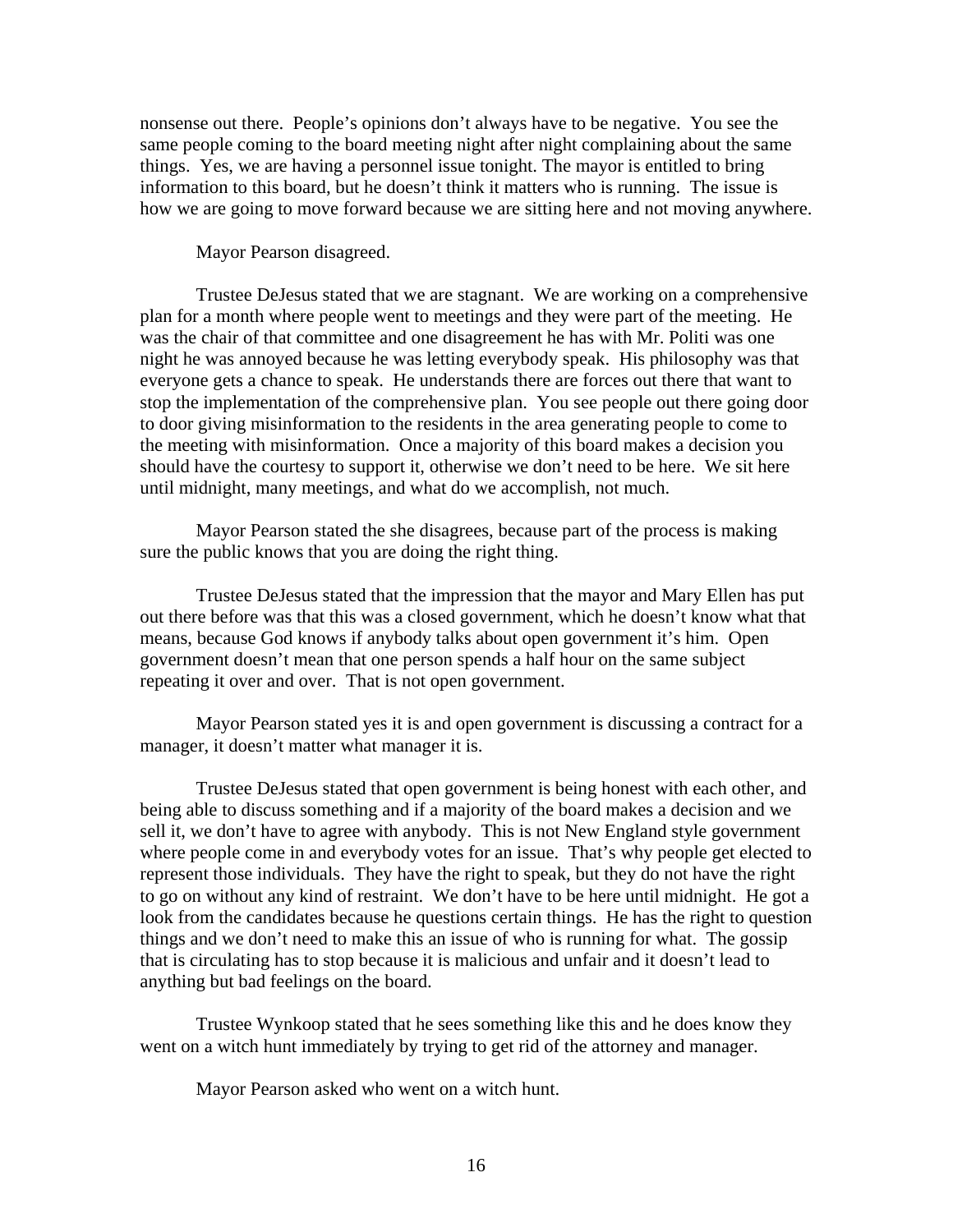Trustee Wynkoop stated that she did. She wanted to return to a mayoral form of government.

Mayor Pearson stated that she did not. She never said that.

Trustee Wynkoop indicated that she certainly gave that implication to him.

 Mayor Pearson stated she is only showing a comparison. What the board gets out of it is what they're going to get out of it.

 Trustee DeJesus stated that he could take this same report, he could go tomorrow and get this information and put all the village manager salaries and then he could go and get all the mayors and not only the mayors that are under \$10,000. He's not here to defend Mr. Politi but he is here because this is meant to bring about a response from the community and brought about at the time of election to stir up feelings.

 Mayor Pearson stated that the board is going into an executive session this evening.

 Trustee DeJesus stated that the confidentiality is out the window. We go into executive session to discuss confidential matters, isn't that protected by executive session.

 Mr. Dowd stated that the motion would be to go into executive session to discuss the village manager and personnel and it obviously from the discussion that one of the discussions would be Mr. Politi's salary.

 Manager Politi stated that this common knowledge has been here for year's and you could have pulled it up on the web from last year and added 3%.

Mayor Pearson stated a contract for a manager that is where she is at.

 Sally Spencer stated that these two men have been picked on since she has been coming to the meetings. She feels it's a shame.

 Mayor Pearson stated that as a board we decide what benefits a manager gets. Take Jim out of the picture, it's not about you.

 Manager Politi stated that he is the sitting manager and you're discussing the contract of your manager.

 Trustee DeJesus stated that we cannot take him out of the picture because we have to be honest from the start and the guns were aimed at the attorney and manager.

Mayor Pearson stated that is not true.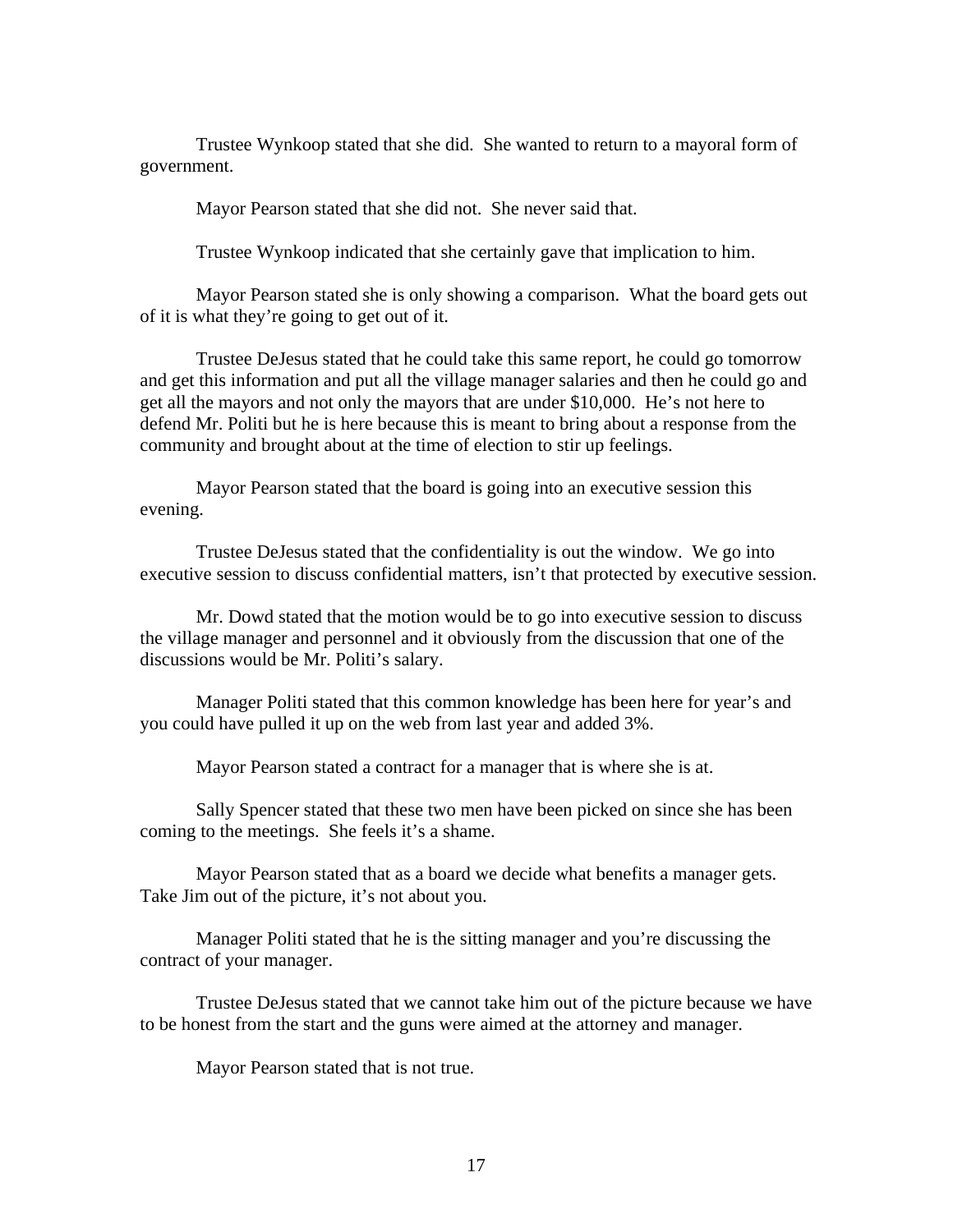Trustee DeJesus stated it is true. Mary Ellen went around with the village manager form of government information. The people out there need to know that the agenda is to elect people for a single fact, village manager and attorney and to change the form of government from village manager to mayor. That's where we are going and it needs to be out there.

Mayor Pearson stated that's not true.

Manager Politi stated that someone heard her say he has to go.

 Brian Sebring stated that he's never heard this board talk about salaries of anybody unless it was behind closed doors. During the budget it was discussed.

Mayor Pearson stated that's because it wasn't done in open government.

 Trustee Norman stated that this is sad for a group of people that has worked as hard as we've worked as trustees, attorney and manager to sit here at a meeting and have this kind of talk back and forth.

 Trustee DeJesus stated that some of the speakers that have been here and singled out the village manager, it was done at the last meeting and the board has allowed that to happen. We have to find ways to work together. There is an undercurrent out there. At the next board meeting the mayor will have a bunch of the regular people come here and speak on the same subject and this subject.

 Mayor Pearson stated that she doesn't tell anyone to come here and speak and she takes offense to that. She asked if it was legal to discuss a contract. It's the responsibility of the board.

 Mr. Dowd stated that it's the responsibility of the board to hire and retain the village manager and negotiate the terms of the contract with the village manager. That contract that is in effect is a matter of public records. Anyone can ask for a copy of Jim's contract and they are entitled to see it.

 Mayor Pearson stated that talking about it in public as not Jim's contract, but a contract for any manager cannot be done in public.

 Mr. Dowd stated that the problem is that you have an incumbent manager who is presently under contract and the executive session tonight is intended to discuss that contract and this manager's performance under that contract and/or an extension of that contract. To try to talk in generics he thinks she's hearing from the board members that without animosity there's an incumbent in there. It's very difficult to discuss contractural terms publicly when you have an incumbent already under contract trying to negotiate a new contract and separate it out and not appear you're not discussing his personal performance and what his personal contract should be negotiated with. You don't negotiate contracts in public.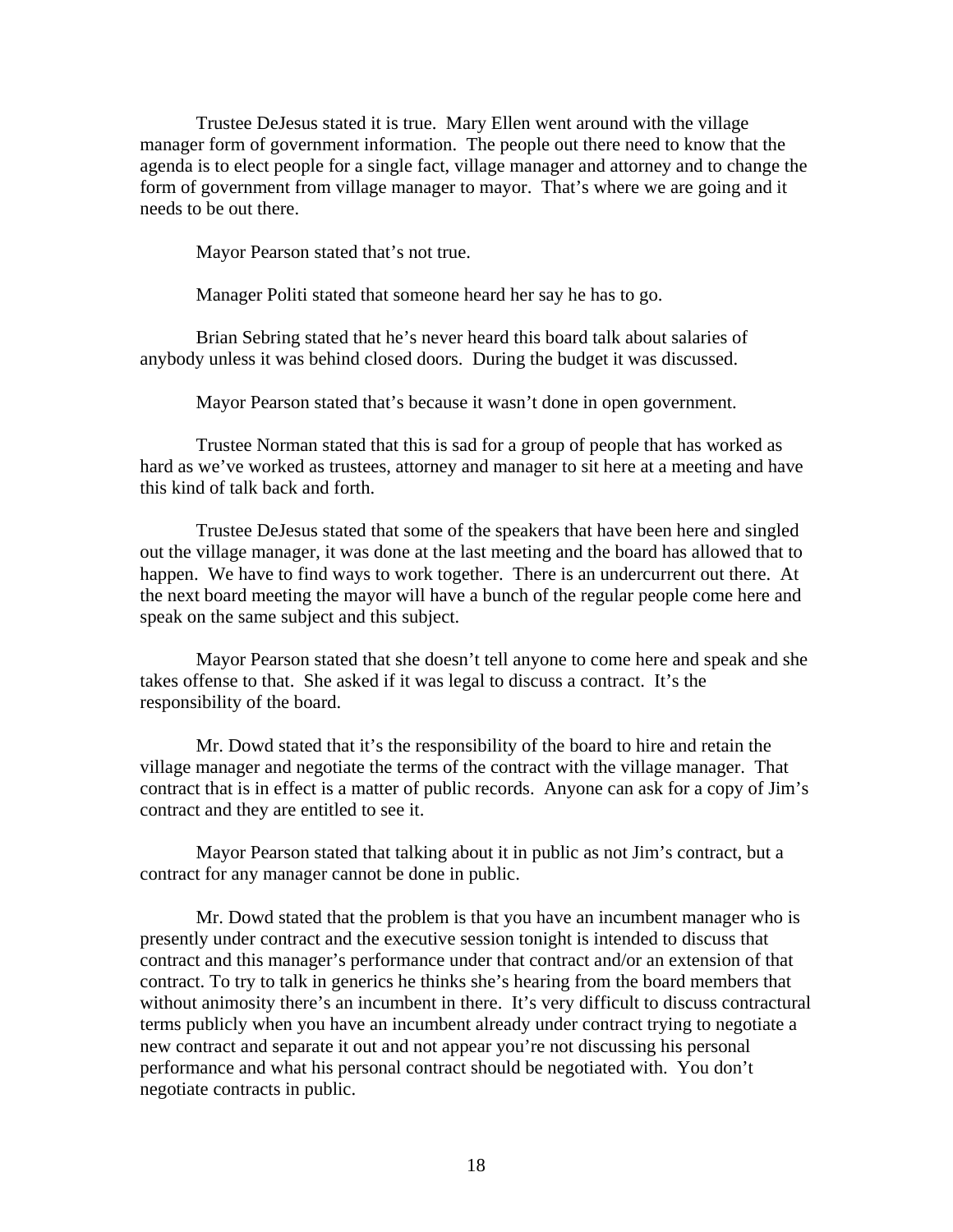Mayor Pearson stated that she is not negotiating a contract.

 Mr. Dowd stated that when you start laying down terms of a contract, when you have an incumbent you are in essence posturing for the terms of a new contract. You are drawing a very fine line as to where you cross it and where it becomes something that is most appropriate in executive session. You wouldn't do this with union negotiations.

 Manager Politi stated that they've been in contract negotiations with PBA and she asks him on a regular basis how it's going. Why didn't she bring any of this stuff up.

Trustee DeJesus stated that the timing of this is suspect.

#### **Public Comment on Discussion Items**

Adam Bosch stated that the town is still up in the air about the records management system 911.

 Marcus Millspaugh suggested the recreation department plant a tree at Bradley Field on Arbor Day.

 Mr. Sebring asked if the village is setting aside a piece of property to plant trees. They should also set a piece aside for people that want to grow flowers.

Deputy Mayor Matise stated that it's the publics right to know.

Trustee DeJesus stated that she is going around stirring it up.

Deputy Mayor Matise excused herself. She stated she is not doing anything.

Trustee DeJesus stated that it's stirring it up.

Deputy Mayor Matise asked Trustee DeJesus to stop before she gets an attorney.

 Trustee DeJesus stated that he would like it in the minutes that Mary Ellen Matise threatened him with an attorney because he is pointing out the fact that she was part of the comprehensive plan from the beginning and after the board came up with a plan she went against it.

 Deputy Mayor Matise stated that she is not doing that. She ran two campaigns this year and they were both clean campaigns. She resents what Trustee DeJesus is doing.

### **Informational and Village Manager's Report**

Manager Politi stated that he received a letter from Rose Latini Turia stating that the town is getting better and better, keep up the good works.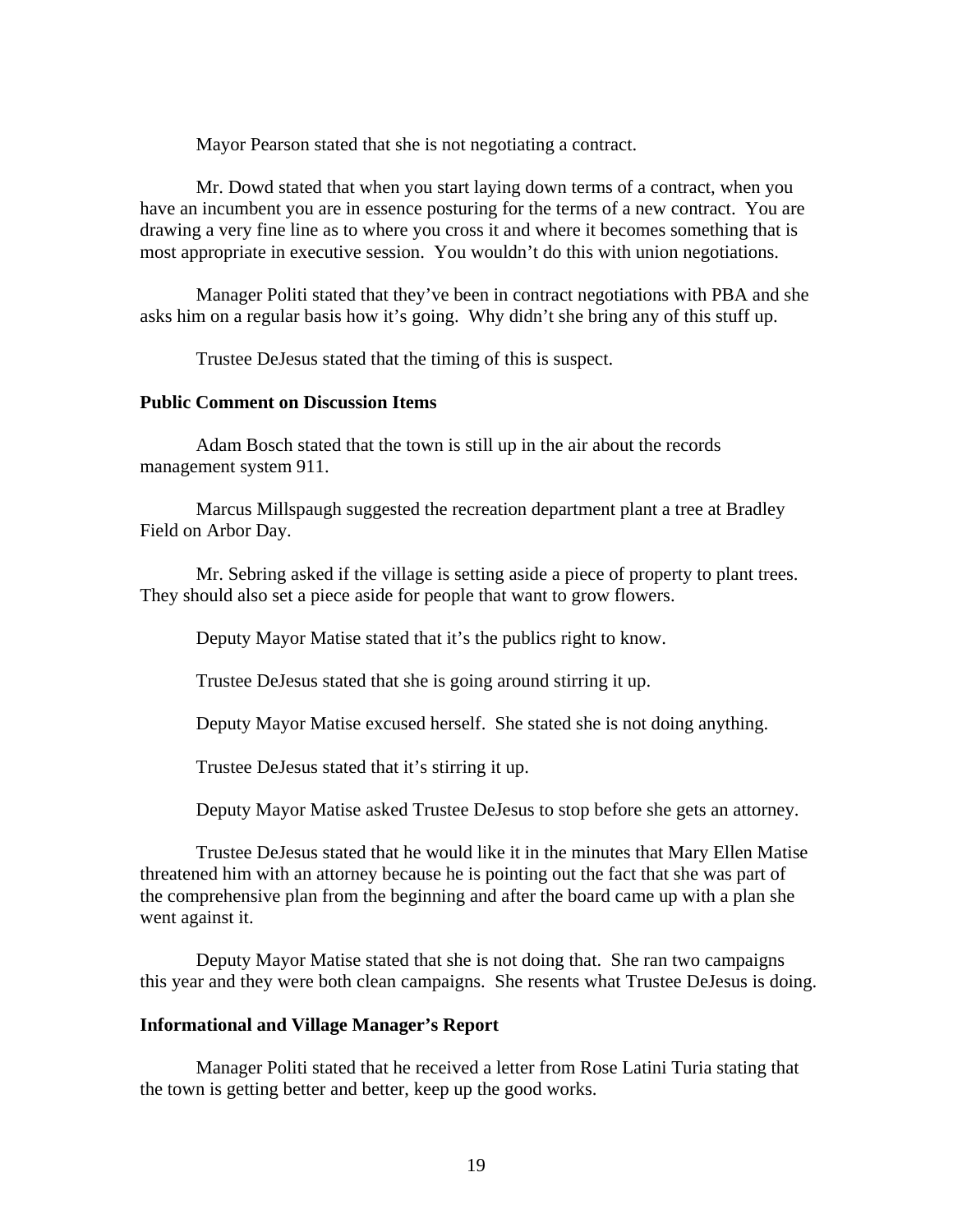The manager had a block of granite that he couldn't get up here. He wanted to show the board what it would look like when it's shaved. It will cost approximately \$7,000. that would be from Bank Street to the bridge.

 Manager Politi showed the board the plans Beazer Homes were working from which shows a minimal tree line, which was kept. The developer did follow the plan.

Mayor Pearson stated they could have tried to save some of those trees.

# **Board Comments**

 Trustee Norman stated that the snow carnival was a success. John's staff went beyond what they should have done. There will be a dance Saturday night. There will also be a special meeting next week to discuss buying the skateboard park. She thanked the manager for doing the fireworks. She would like to see it become a tradition.

 Trustee DeJesus stated that there are two blue bird houses that were donated from the Buddhist for Olley Park. They also have boxes to be used for recycling fishing line.

 Trustee DeJesus apologized for his action earlier but he still believes that the way the board is moving is not in the right direction. There is a lot of misinformation out there.

 Mayor Pearson stated that he can't assume she or Mary Ellen are saying it. They are very upset about it.

 Trustee Keator asked the manager to look into the Weeden building on Main Street.

 Mayor Pearson stated that Mr. Weeden told her that he is going to put raised paneling on the bottom.

Trustee Keator stated that he's been doing this project for a number of years.

 Trustee Keator stated that there is still an abandoned car in the driveway at Mrs. Theils house. She also stated that NYSEG has a right of way by the Hecht property and her husband is concerned that someone from the development may cross that right of way and sell river rights. She further stated that the fireworks were fantastic.

 Mayor Pearson stated that a woman from TOMCA would like to come before the board a couple months from now. TOMCA will be holding a belated birthday party for the Village on Saturday at the library.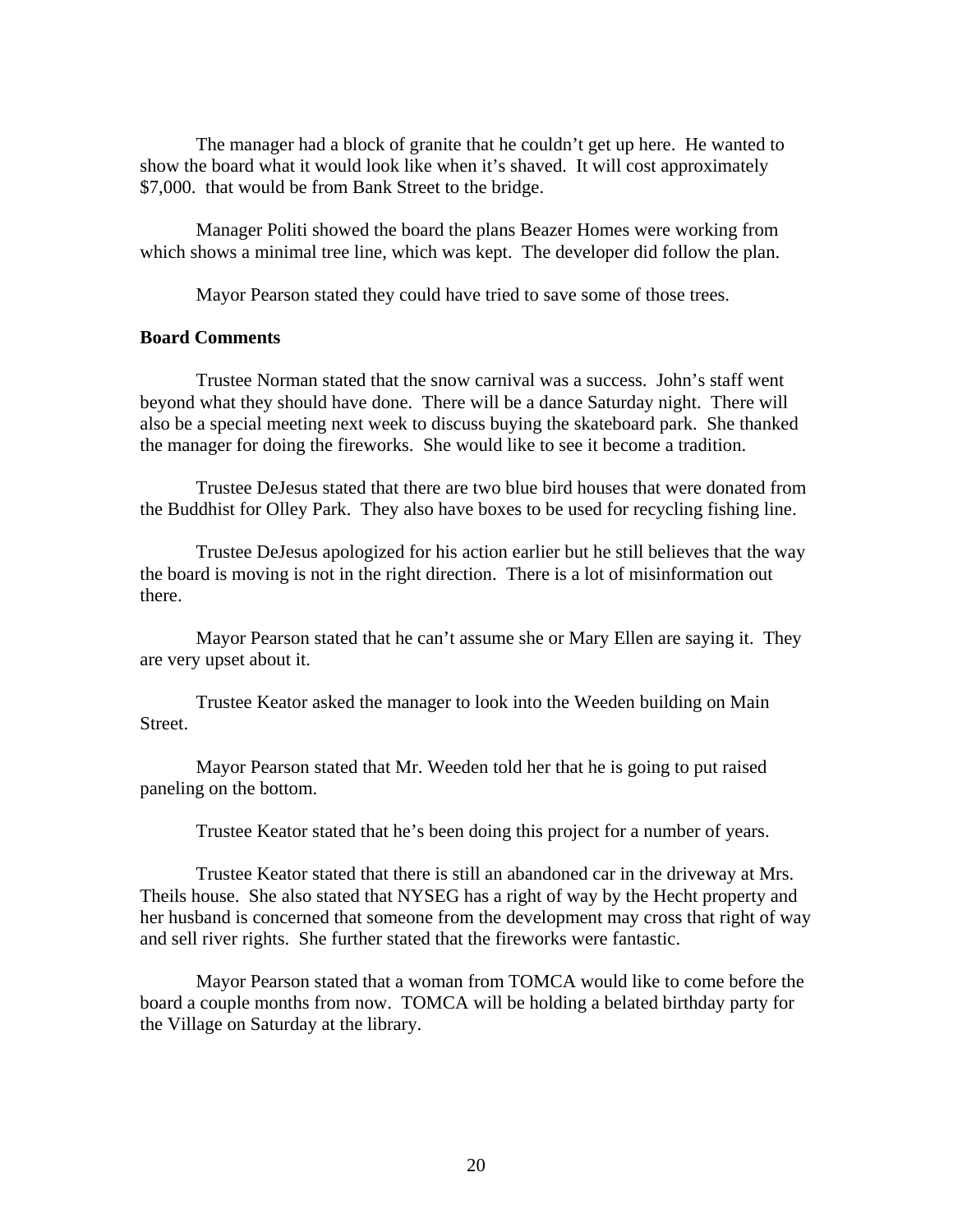Mayor Pearson asked about parking in the municipal lots during snow emergencies. They don't have to be removed until after 24 hours. It then says after the snow ends DPW will decide when lots will be cleared. She knows two people that got tickets before the 24 hours was up.

 Manager Politi stated that they saturate the lots with signs. He further stated that is a policy, not a law.

Mayor Pearson stated that the joint board meeting is January  $17<sup>th</sup>$  and Mr. Barnes is on for the next meeting. Also, apartments being 900 square feet will also be on the next agenda.

Mayor Pearson asked if there was any information on the easement for Walden Printing.

Manager Politi stated that we found the easement.

Mayor Pearson asked if they owe us money.

Manager Politi stated that they are looking into that.

Mayor Pearson asked the manager to invite the businesses in for the next meeting to discuss parking.

### **Executive Session**

Trustee Keator moved to hold an executive session pursuant to 105-(f), personnel, of the Public Officers Law. Seconded by Trustee Hurd. All ayes. Motion carried.

 Trustee Keator moved to reconvene the regular meeting. Seconded by Trustee Hurd. All ayes. Meeting reconvened.

 Trustee Hurd moved to renegotiate the Village Manager's contract for a three year period from February 1, 2006 to January 31, 2009. Seconded by Trustee Keator.

 Mayor Pearson and Trustee DeJesus was concerned with establishing a new start date.

All ayes. Motion carried.

#### **Adjournment**

Trustee Keator moved to adjourn. Seconded by Trustee DeJesus. All ayes. Meeting adjourned.

Respectfully submitted,